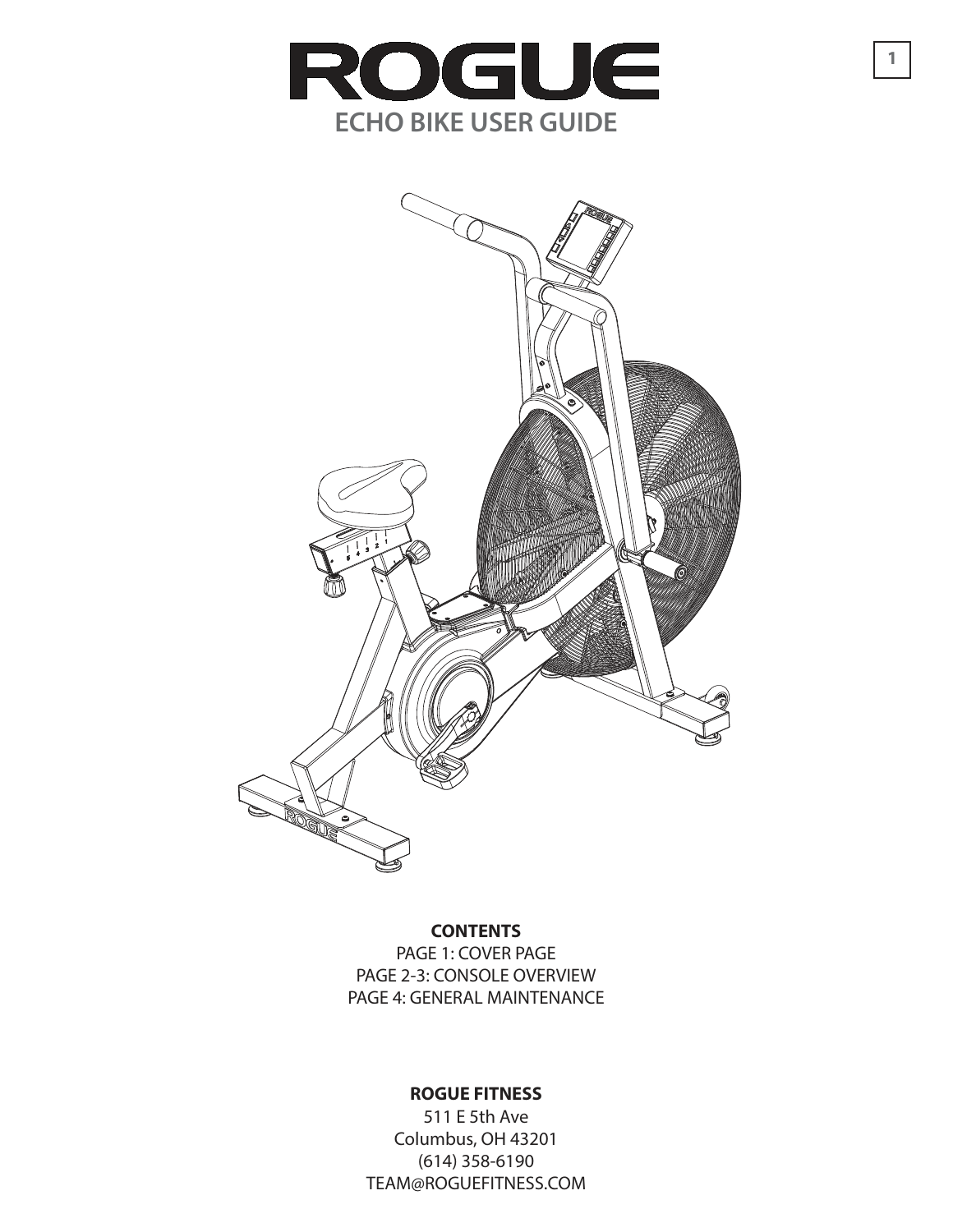#### **CONSOLE OVERVIEW <sup>2</sup>** ROGUE INT<br>20/10 **INTERVALS READY** | 10/20 | CUSTOM 99/99 WORK **START** TOTAL INT<br>10/20 **BB:BB** REST **WATTS SPEED KMPH CADENCE CUSTOM TARGET<br>TIME ENTER** I AVG IMAX TARGETS **TIME DISTANCE** KMI **CALORIES TARGET** 88 888 **DIST HEART RATE ATHE TARGET** SPEED UP & **80% 888** CALS **STOP**  $\mathfrak{g}$  and  $\odot$ 88  $rac{65}{\text{m}}$ **TARGET** NO SIGNAL A SLOW DOWN HR

## **DISPLAY**

There are four major sections on the display, presenting different sets of exercise data to the user:





| TARGETS I             |             |          |
|-----------------------|-------------|----------|
| ISTANCE<br><b>KMI</b> | <b>TIME</b> | CALORIES |
| 사기<br>Ж               |             |          |



## **INTERVALS**

This section shows the interval training workout information. It shows the current interval training session, whether it is a WORK or REST period, the total workout time and the remaining time in the current WORK/REST period.

## **SPEED / WATTS / CADENCE**

This section indicates the intensity of the workout by showing the SPEED, WATTS, and CADENCE data.

## **TARGETS**

This section shows the data, which can be set by the user as the exercise target. DISTANCE, TIME and CALORIES data are shown here.

## **HEART RATE**

This section shows the heart rate related information. When the user chooses to go in HEART RATE TARGET mode, it will show the suitable heart rate range for the user in the "80% of MAX" and "65% of MAX" fields and the console will also show the user whether his/her heart rate is within the desired range. If the heart rate is too low, the "SPEED UP" icon will flash. If the heart rate is too high, the "SLOW DOWN" icon will flash. If the heart rate is within the desired range, "GOOD" icon will be turned on. **NOTE**: **A HEART RATE TRANSMIT-TER IS REQUIRED TO SEND DATA TO THE BIKE AND IS NOT INCLUDED.**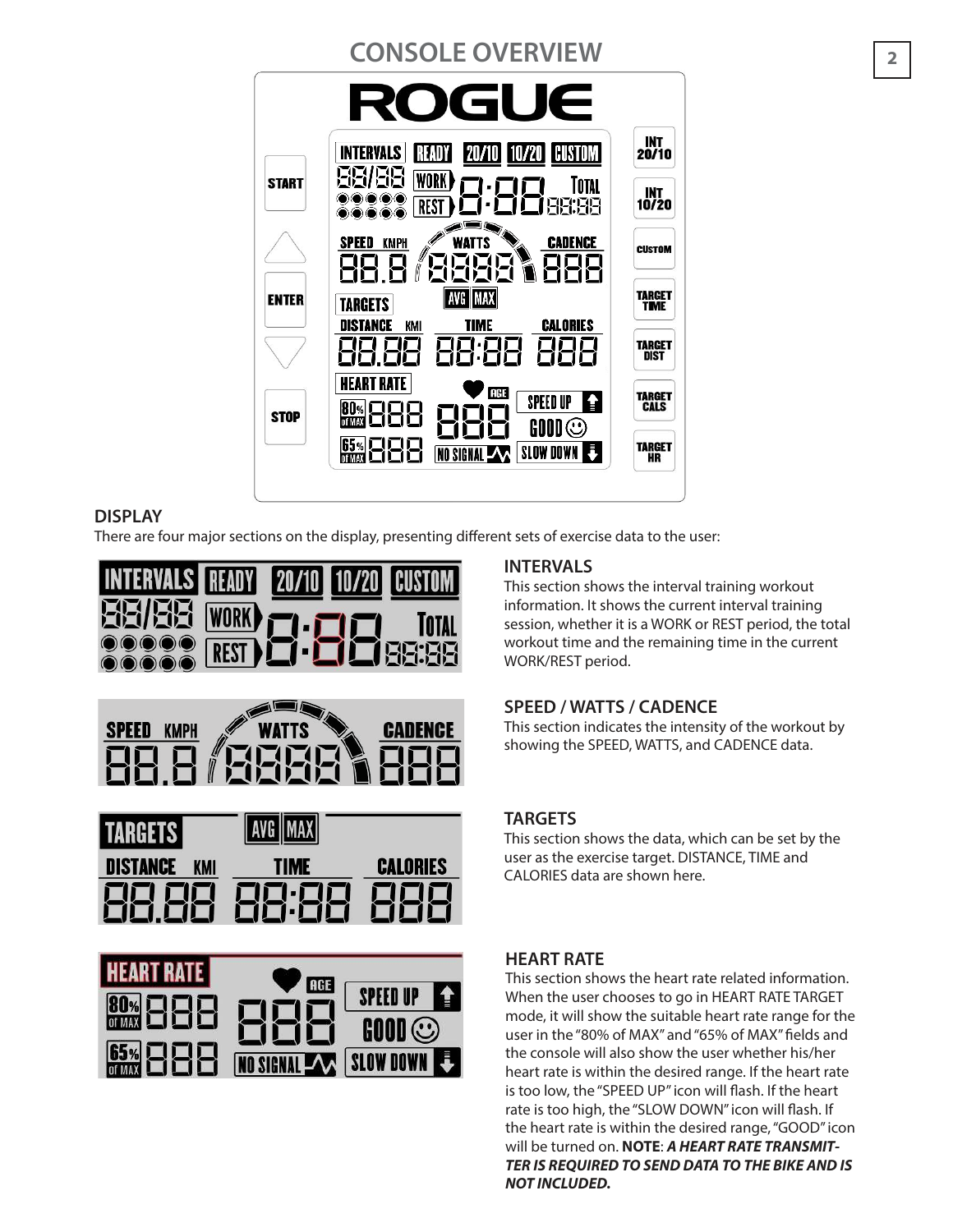# **CONSOLE OVERVIEW**

#### **BUTTONS**

On the left side of the console, there are four buttons: **START**, **UP**, **ENTER**, **DOWN** and **STOP**.

On the right side of the console, there are 3 buttons for setting up the interval training workout (**INT 20/10**, **INT 10/20**, **CUSTOM**) and 4 buttons for setting up the exercise target (**TARGET TIME**, **TARGET DIST**, **TARGET CALS**, **TARGET HR**).

**"INT 20/10"** button will set up the console as 20-second WORK period and 10-second REST period and a total of 8 sessions. **"INT 10/20"** button will set up the console as 10-second WORK period and 20-second REST period and a total of 8 sessions. **"CUSTOM"** button allows the user to customize the number of interval sessions, the WORK period and REST period durations.

#### **Different Modes for the Console**

There are a few different modes for the console. The functions for each mode are described below.

#### **Power On – Idle Mode**

The console will light up all LCD segments for 2 seconds. Upon entering the Idle mode, the console will beep twice in 0.5 second. The console will flash different fields (20/10, 10/20, CUSTOM, etc.) one by one.

Upon user's pedaling (two revolutions within 5 seconds) or pressing the **START** button, the console will go into Manual Workout mode.

If the user presses "**INT 20/10**" and "**INT 10/20**" button, the console will highlight the READY icon and go into Interval Workout mode upon the user's pressing **START** button.

If the user presses "**CUSTOM**" button, the console will let the user customize the interval workout mode. The customizable fields are: the total number of WORK/REST period pairs, the WORK time and the REST time. The field being adjusted will start flashing. Pressing **UP** and **DOWN** buttons adjusts the field data. Pressing **ENTER** to accept the current value and advance to the next field. After entering all the fields, the console will highlight the READY icon and go into Interval Workout mode upon the user's pressing **START** button.

If the user presses **TARGET TIME/DIST/CALS** button, the respective field will start flashing. The user may adjust the exercise goal and press **ENTER** or **START** to confirm the input data and to start exercising.

If the user presses the **TARGET HR** button, the AGE field will start flashing. The user adjusts the AGE field and presses **ENTER** or **START** to confirm the input data and to start exercising.

Pressing **STOP** button will cancel the current operation and reset the screen.

#### **Interval Workout Mode**

In the Interval Workout mode, the respective interval workout mode icon (20/10, 10/20, CUSTOM) is highlighted. WORK icon will be flashing when the user is expected to be pedaling hard. REST icon will be flashing when the user should be resting. The time remaining in the current WORK or REST period is shown in the middle of the INTERVALS section.

Exercise data, such as watts, speed, cadence, time, distance, calories and heart rate, will be calculated and displayed as the user pedals.

#### **Manual Workout Mode – No Target**

Exercise data, such as watts, speed, cadence, time, distance, calories and heart rate, will be calculated and displayed as the user pedals. Pressing **STOP** button will stop the workout mode and the console will enter IDLE mode while keeping the exercise data on the display.

#### **Manual Workout Mode – Target TIME/DISTANCE/CALORIES**

If a target (TIME, DISTANCE or CALORIES) has been entered, the target field will be flashing, indicating it is in a target count-down mode. Other exercise data will be displayed as usual. Pressing **STOP** button will stop the workout mode and the console will enter IDLE mode while keeping the exercise data on the display.

#### **Manual Workout Mode – Target HR**

If a heart rate target has been entered, the console will inform the user whether his/her heart rate is within the 65%~80% range of his/her maximum heart rate. The maximum heart rate is based on the (220 – User Age) equation. If the current heart rate falls below 65% of the max heart rate, the SPEED UP icon will be flashing. If the current heart rate goes beyond 80% of the max heart rate, the SLOW DOWN icon will be flashing. If the current heart rate is within the range, the GOOD icon will be on. Pressing **STOP** button will stop the workout mode and the console will enter IDLE mode while keeping the exercise data on the display.

#### **COMP Mode (Competition Mode)**

This is intended for use in head-to-head competition or group settings. In COMP mode there is a visual green LED display on the top of the console and all other functions are locked out. Timeout is also extended to 30 minutes so that the programmed target (Distance, Time or Calories) can be completed in stages.

To enter **COMP SETUP** mode, press and hold one of the **TARGET TIME/TARGET DIST/TARGET CALS** buttons for 2 seconds. The relevant field on the display will start flashing and also the green LED in the console housing will flash briefly every 1.5 seconds. Adjust the target using the **UP** and **DOWN** buttons in the usual way.

When the desired target has been set, pressing and holding the **ENTER** button for 5 seconds will lock the value and put the console into **COMP READY** mode (console will beep).

To exit to **IDLE** Mode while in **COMP SETUP** mode press **STOP.**